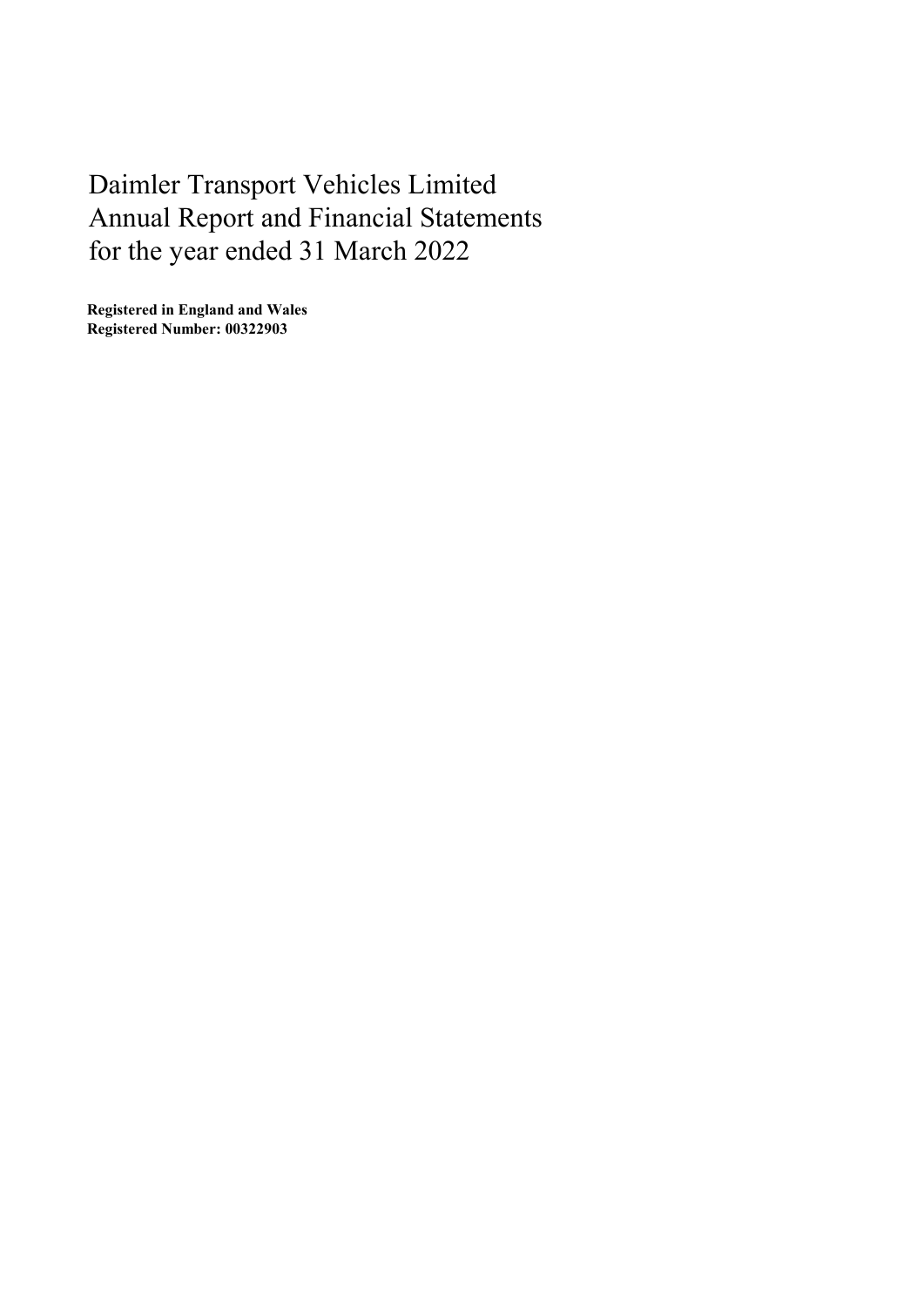# Directors and Advisors

# **Directors**

K.J. Benjamin A.J. Mardell

# **Secretary**

H.S. Cairns

# Registered Office

Abbey Road Whitley Coventry CV3 4LF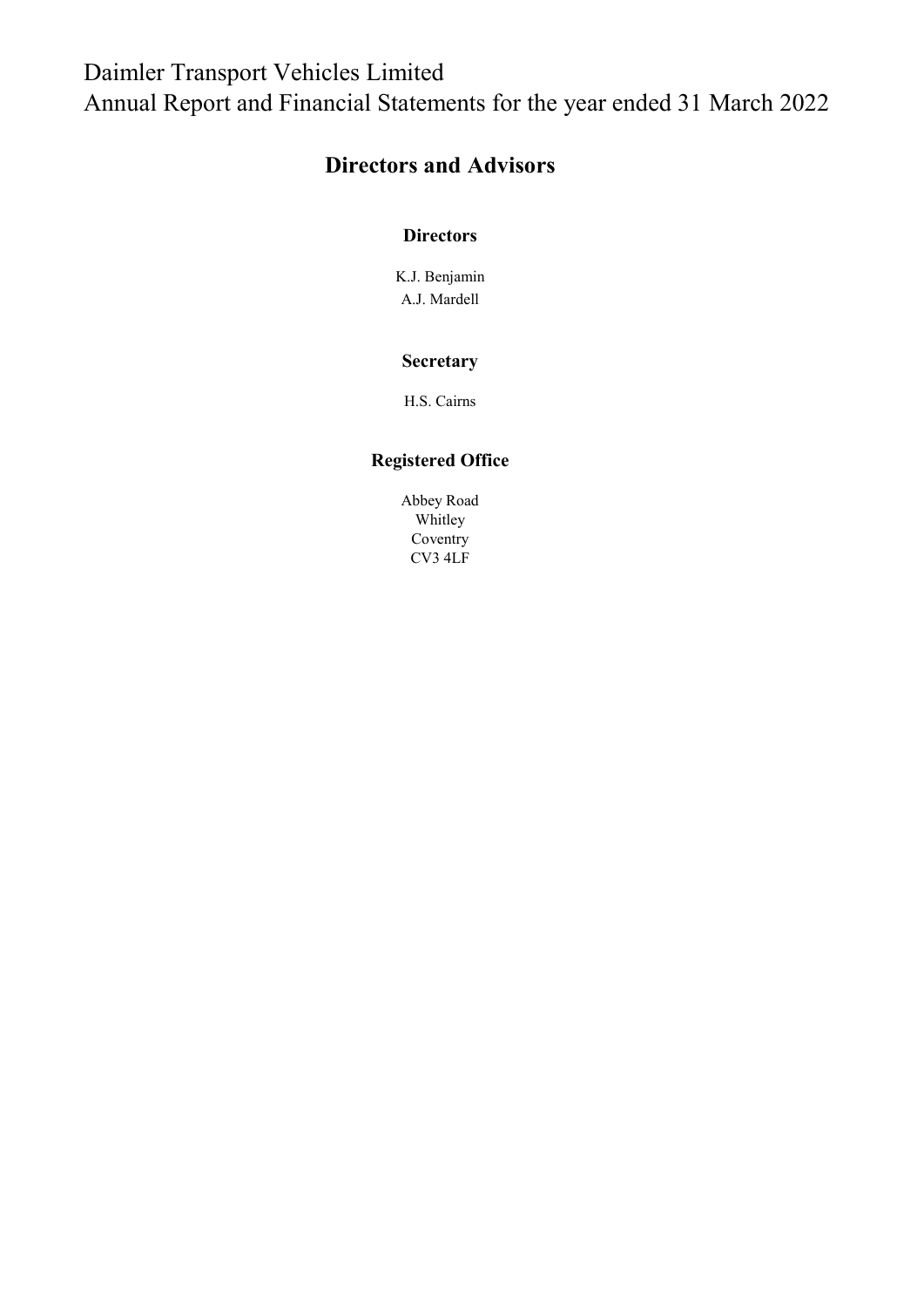| Directors' report                  |  |
|------------------------------------|--|
| Income statement and Balance sheet |  |
| Notes to the financial statements  |  |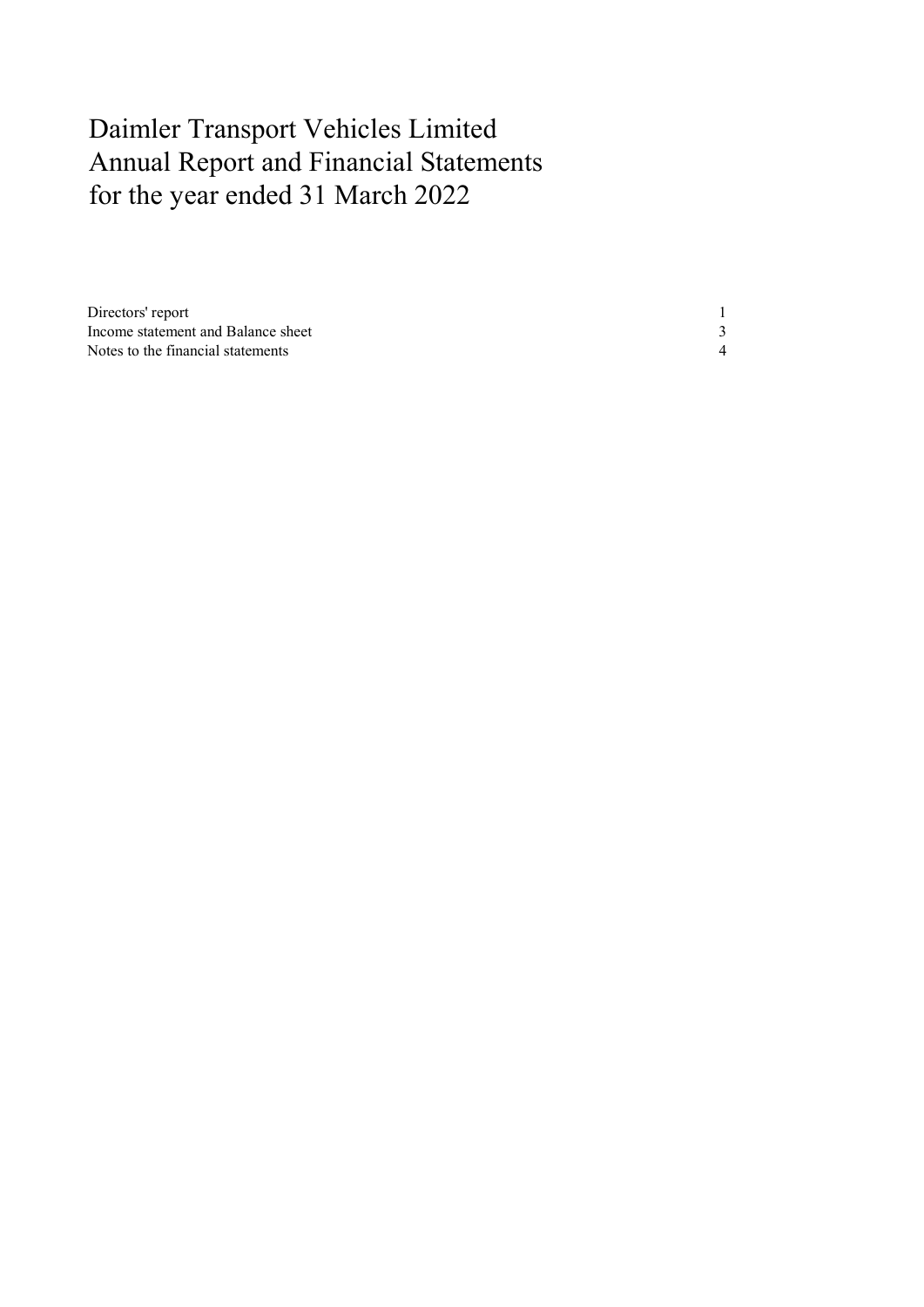# Directors' report for the year ended 31 March 2022

The directors submit the Annual Report and Financial Statements for the year ended 31 March 2022, for Daimler Transport Vehicles Limited ("the Company").

# Activity

The Company is a wholly owned subsidiary of Jaguar Land Rover Limited. The Company did not trade during either the current or prior financial year.

### Review of business

The Company has been dormant as defined in section 1169 of Companies Act 2006 throughout the year and preceding financial year. It is anticipated that the Company will remain dormant for the foreseeable future. Key performance indicators and principal risks are not considered necessary for an understanding of the development, performance or position of the business of the Company.

### Dividends

No dividend is proposed (2021: £nil).

#### Board of Directors

The directors of the Company during the year and since the balance sheet date are as follows:

K.J. Benjamin A.J. Mardell

The Company's intermediate parent, Jaguar Land Rover Automotive plc, maintained director's liability insurance for all directors during the financial year.

### Strategic Report exemption

The Company has elected not to prepare a Strategic report. Under section 414B of the Companies Act 2006, the Company which, despite being part of ineligible group, otherwise qualifies as small and as such has taken advantage of the exemption available with regard to preparing a Strategic report.

#### Going Concern

The directors have considered the going concern position of the Company at 31 March 2022 and the projected cash flows and financial performance of the Company for at least 12 months from the date of approval of these financial statements. The directors consider, after making appropriate enquiries and taking into consideration the current dormant status of the Company, that the Company has adequate resources to continue in operation as a going concern for the foreseeable future. Accordingly, the directors continue to adopt the going concern basis in preparing these financial statements.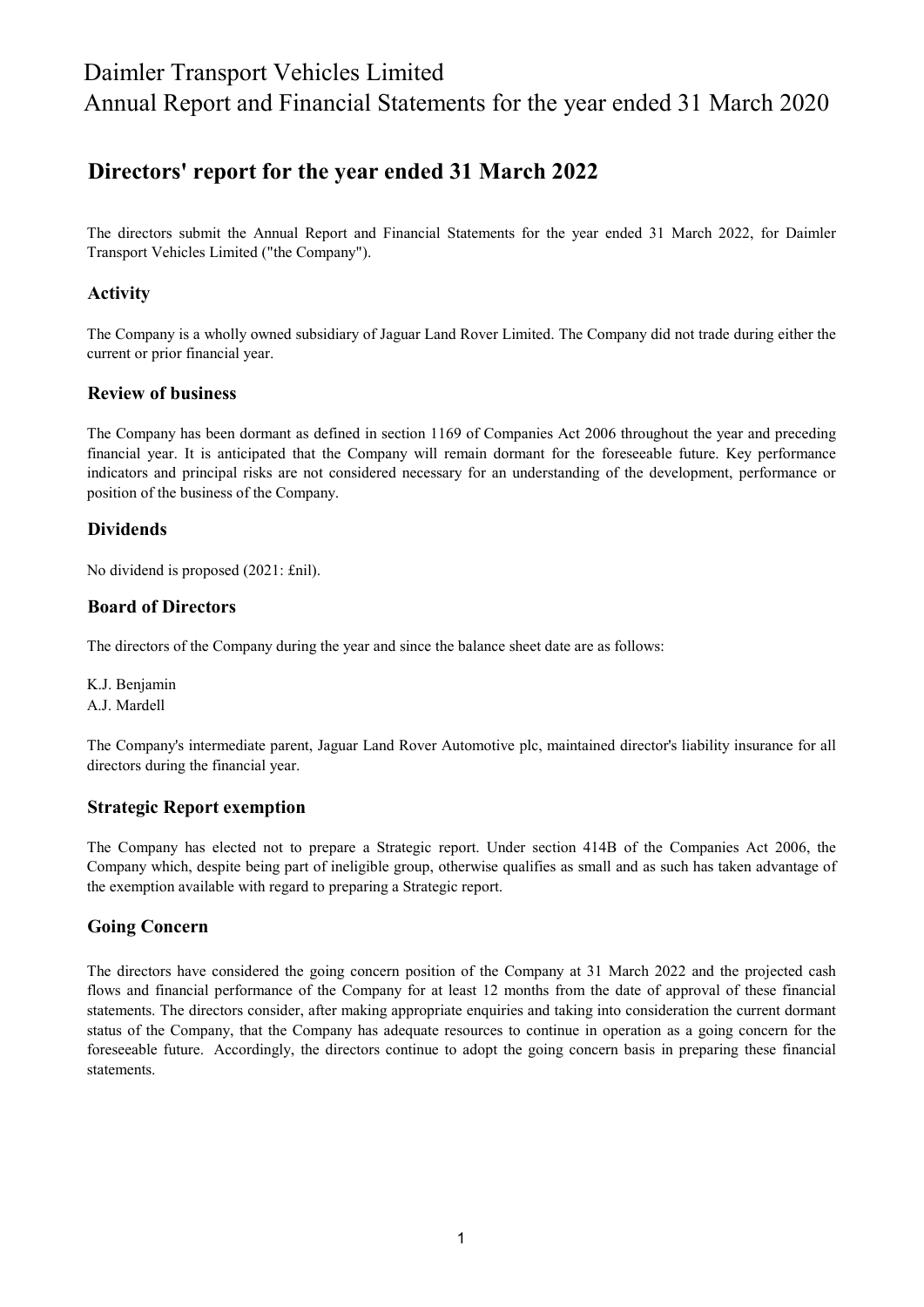# Daimler Transport Vehicles Limited

Annual Report and Financial Statements for the year ended 31 March 2022

# Directors' report for the year ended 31 March 2022 (continued)

# Statements of directors' responsibility in respect of the Directors' report and the financial statements

The directors are responsible for preparing the Directors' report and the financial statements in accordance with applicable law and regulations.

Company law requires the directors to prepare financial statements for each financial year. Under that law they have elected to prepare the financial statements in accordance with with UK accounting standards and applicable law (UK Generally Accepted Accounting Practice), including FRS 102 "The Financial Reporting Standard applicable in the UK and Republic of Ireland".

Under Company law the directors must not approve the financial statements unless they are satisfied that they give a true and fair view of the state of affairs of the Company and of the profit or loss of the Company for that period.

In preparing these financial statements, the directors are required to:

- select suitable accounting policies and then apply them consistently;
- make judgements and estimates that are reasonable and prudent;
- state whether applicable UK accounting standards have been followed, subject to any material departures disclosed and explained in the financial statements;
- assess the company's ability to continue as a going concern, disclosing, as applicable, matters related to going concern; and
- use the going concern basis of accounting unless they either intend to liquidate the company or to cease operations, or have no realistic alternative but to do so.

The directors are responsible for keeping adequate accounting records that are sufficient to show and explain the Company's transactions and disclose with reasonable accuracy at any time the financial position of the Company and to enable the directors to ensure that the financial statements comply with the Companies Act 2006. They are responsible for such internal control as they determine is necessary to enable the preparation of financial statements that are free from material misstatement, whether due to fraud or error, and have general responsibility for taking such steps as are reasonably open to them to safeguard the assets of the company and to prevent and detect fraud and other irregularities.

### Auditors

For the year ended 31 March 2022 the Company was entitled to exemption from audit under section 480 of the Companies Act 2006.

The members have not required the Company to obtain an audit in accordance with section 476 of the Companies Act 2006.

The directors acknowledge their responsibilities for complying with the requirements of the Act with respect to accounting records and the preparation of the accounts.

By order of the Board,

6 June 2022 Company Secretary H.S. Cairns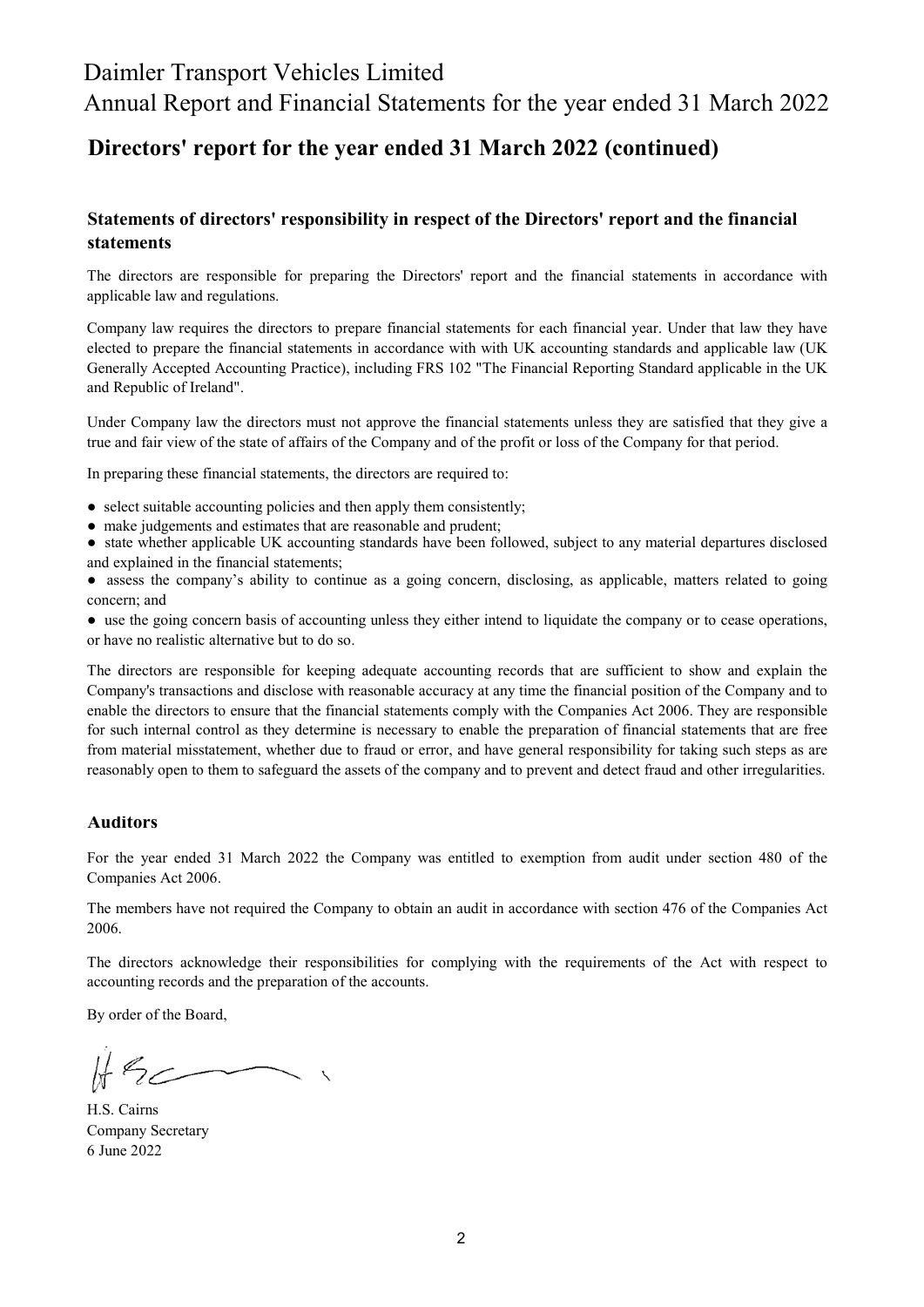### Income statement for the year ended 31 March 2022

During the year ended 31 March 2022 and the preceding financial year, the Company did not trade, received no income and incurred no expenditure. Consequently, the Company has made neither a profit nor a loss and has no recognised gains or losses.

#### Balance sheet as at 31 March 2022

|                                          | <b>Note</b> | 2022 | 2021 |
|------------------------------------------|-------------|------|------|
|                                          |             | £    | £    |
| <b>Current assets</b>                    |             |      |      |
| Amounts owed by immediate parent company |             | 101  | 101  |
| <b>Net assets</b>                        |             | 101  | 101  |
| <b>Capital and reserves</b>              |             |      |      |
| Called up share capital                  | 3           | 100  | 100  |
| Profit and loss account                  | 4           |      |      |
| Total shareholder's funds                |             | 101  | 101  |

Audit Exemption Statement:

a) For the year ended 31 March 2022 the Company was entitled to exemption from audit under section 480 of the Companies Act 2006 relating to dormant companies.

Directors' Responsibilities:

- a) The members have not required the Company to obtain an audit of its accounts for the year ended 31 March 2022 in accordance with section 476 of the Companies Act 2006.
- b) The directors acknowledge their responsibilities for complying with the requirements of the Act with respect to accounting records and the preparation of the accounts.

These accounts have been prepared in accordance with all provisions applicable to companies subject to the small companies regime.

The financial statements on pages 3 and 4 were approved by the Board of Directors on 6 June 2022 and were signed on its behalf by:

Director K. J. Benjamin

Registered Number: 00322903